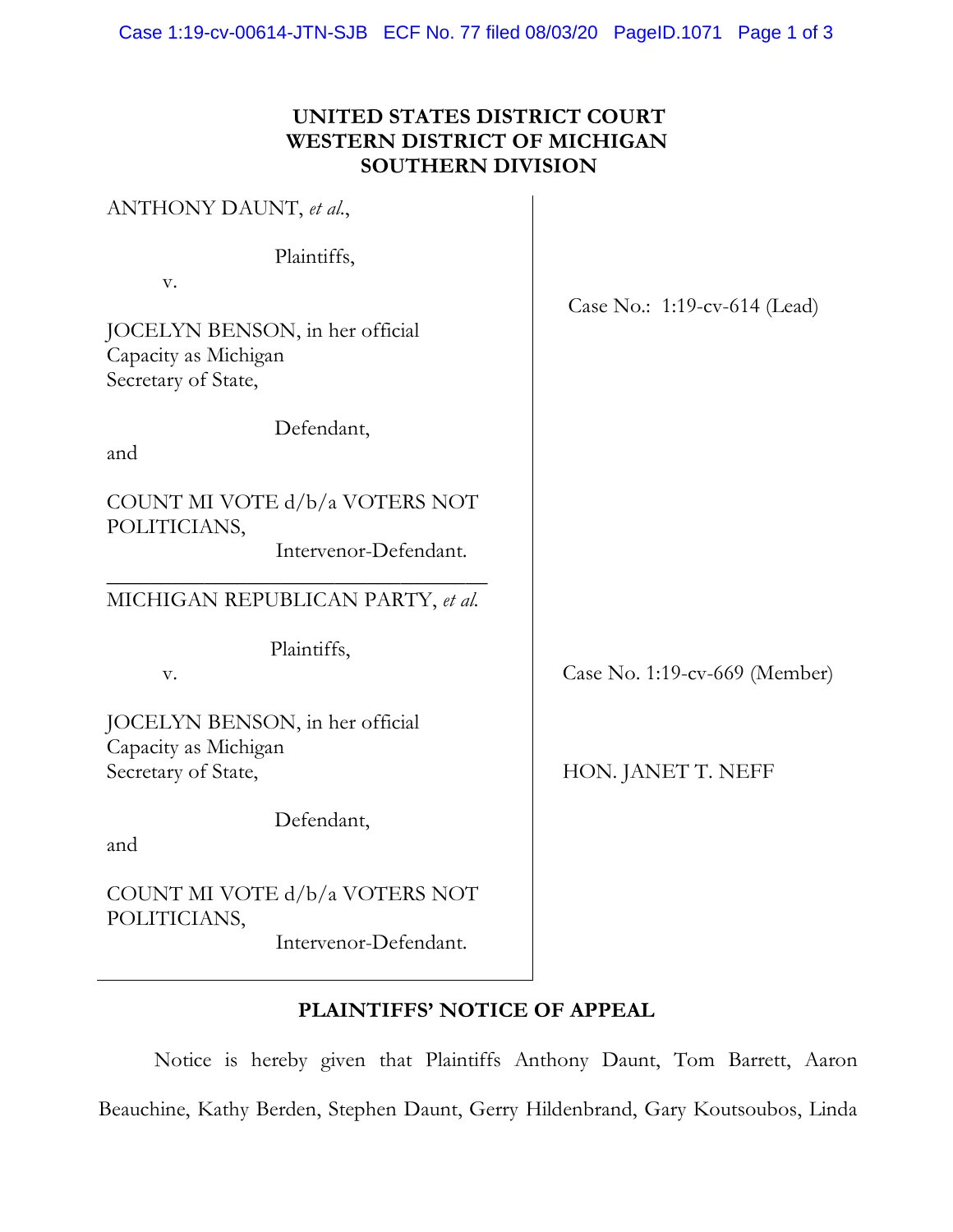Lee Tarver, Patrick Meyers, Marian Sheridan, Mary Shinkle, Norm Shinkle, Paul Sheridan, Bridget Beard, and Clint Tarver hereby appeal to the United States Court of Appeals for the Sixth Circuit from this Court's Opinion and Order (Doc. 75) entered in this action on the 6th day of July, 2020, which granted Defendants' Motions to Dismiss. *See* 28 U.S.C. § 1291.

Dated: August 3, 2020

#### **Holtzman Vogel Josefiak Torchinsky PLLC**

## **Bursch Law PLLC**

*/s/ Jason Torchinsky* 45 North Hill Drive, S 100 Warrenton, Virginia 20106 (540) 341-8800 JTorchinsky@hvjt.law *Attorney for Plaintiffs*

/s/ *John J. Bursch* 9339 Cherry Valley Ave. SE, #78 Caledonia, Michigan 49316 (616) 450-4235 jbursch@burschlaw.com *Attorney for Plaintiffs*

## **DOSTER LAW OFFICES, PLLC**

*/s/ Eric E. Doster* 2145 Commons Parkway Okemos, MI 48864 (517) 977-0147 eric@ericdoster.com *Attorney for Plaintiffs*